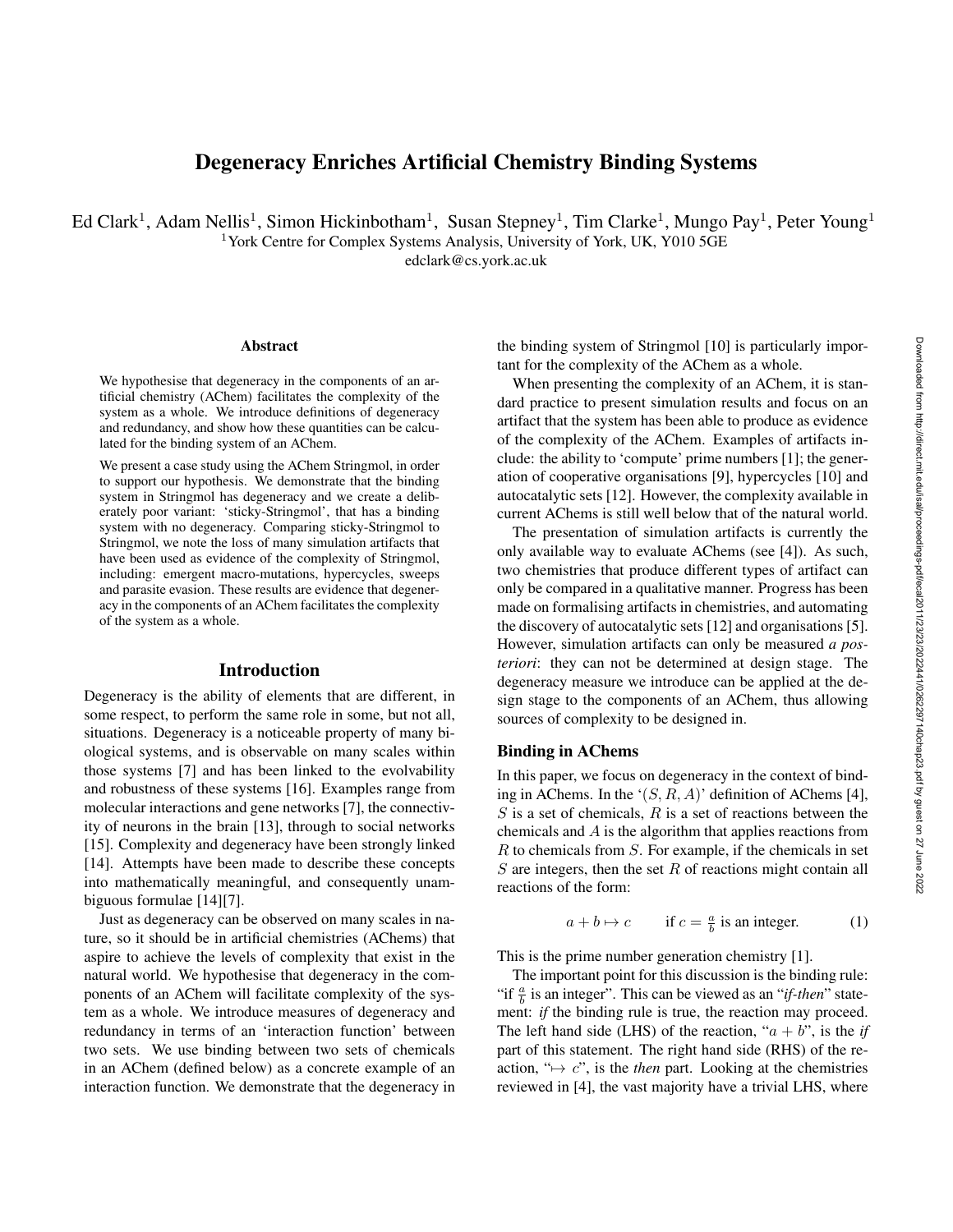the *if* simply tests if two molecules are presented by the algorithm, A. The only AChems we are aware of with a nontrivial LHS are Primes [1], AlChemy [9], Stringmol [10], Molecular Classifier Systems [3] and RBN-world [8].

AlChemy (level 0) had relatively simple binding, which resulted in the collapse of the system into 'self-replicators'. In AlChemy (level 1), binds that would result in reactions that propagate self replicators were restricted. As a result of the enriched binding rule, AlChemy (level 1) produced more complex artifacts, including 'cooperative organisations' [9]. This example helps support our hypothesis that binding is an important component of an AChem, and that changes to this component can change the level of complexity observed in the system.

#### Organisation of the Paper

We define degeneracy and redundancy in an unambiguous manner, and introduce methods to measure these quantities. We justify introducing a new measure of degeneracy instead of adopting previously published measures. We use our measures to analyse the binding system used in Stringmol and demonstrate that the binding system is is capable of producing degeneracy. We also use these measures to demonstrate that ubiquitous binding is unable to produce degeneracy. We use ubiquitous binding to define a deliberately poor Stringmol variant: 'sticky-Stringmol'. We replicate the experimental procedures of [10] in order to compare the artifacts of 'sticky-Stringmol' and Stringmol. We give an overview of the previously undetected phenomena of 'parasite evasion' in Stringmol containers. The two mechanisms by which the container is able to survive a potentially fatal parasite are linked to binding. We also find that sticky-Sringmol containers are unable to evade a parasite.

#### Degeneracy and Redundancy

We formally introduce and define redundancy and degeneracy in abstract terms, and provide a worked example calculating the redundancy and degeneracy of the binding system of a fictitious AChem.

In order to make an unambiguous statement of redundancy or degeneracy, one must state three pieces of information: Two sets of elements,  $A$  and  $B$ , that are being compared, and the method of comparison, defined by an 'interaction function',  $f : A \times B \mapsto \{0, 1\}$ , stating whether an element of  $A$  and an element of  $B$  interact or not.

If we consider an arbitrary element,  $a_m$  of set A, we can define a subset  $B_{a_m} \subseteq B$ , in terms of  $(a_m, f, B)$ , containing all the elements of B that  $a_m$  interacts with:

$$
B_{a_m} = \{ b \in B \mid f(a_m, b) = 1 \}.
$$
 (2)

Elements  $a_m$  and  $a_n$ , are *redundant* if

$$
\mathcal{R}(a_m, a_n | f, B) \Leftrightarrow B_{a_m} = B_{a_n}.
$$
 (3)

Elements a<sup>m</sup> and an, are *degenerate* if

$$
\mathcal{D}(a_m, a_n | f, B) \Leftrightarrow (B_{a_m} \neq B_{a_n} \& B_{a_m} \cap B_{a_n} \neq \emptyset).
$$
\n(4)

The definitions in equations 3 and 4 equip us to deal with questions concerning individual examples such as 'are  $a_1$ and  $a_2$  degenerate or redundant in a given context'. The ability to determine if  $\mathcal{D}(a_1, a_2 | f, B)$  is true, does not equip us to answer more general questions, such as what is the degeneracy *of a set* in a given context,  $\mathcal{D}(A|f, B)$ .

Degeneracy and redundancy, even when clearly defined between elements, have a non-trivial interaction within a set. Consider: sets  $C, D = \{a, b, c, d, f, g\}$ , and some interaction function  $f$  that causes the resulting matrix, which can be viewed as a network, to contain examples of both degeneracy and redundancy, see figure 1a. Consider also  $A, B = \{a, b, c, d, e, f, g\}$ , where e is part of a redundant set with a, see figure 1b. True measures of degeneracy and redundancy should detect that the redundancy of the set C is different from the set A. However, is the degeneracy of set  $C$  the same as the degeneracy of set  $A$ ? If one wishes to maintain degeneracy of a set and redundancy of the set as orthogonal concepts, then the answer to this question must be 'no'. If one answers 'yes', then the concept of the degeneracy of a set becomes conflated with the redundancy of the set. As a result of this conflation, such measures of degeneracy lose their value, as the results they give may be skewed by redundancy. This is why we introduce a new measure of degeneracy, rather than adopting an existing measure. The key to understanding the relationship between degeneracy and redundancy, is knowing that it is possible to measure the redundancy of a set without regard for the degeneracy of a set, but not the other way around.

It is, however, possible to construct a measure of degeneracy of a set that does not suffer from this conflation with redundancy, keeping the mathematical concepts of degeneracy and redundancy of sets orthogonal. We introduce such a measure here. Our method avoids the conflation problem by accounting for the redundancy of the two sets (in the contexts of an interaction function  $f$ ) and constructing new sets that have no redundancy. The set  $\hat{A}$  is constructed from the set A (in the context of set B and the interaction function  $f$ ) such that the elements  $\hat{a} \in \hat{A}$  are the redundant sets of A. We can construct  $\hat{B}$  in a similar manner. Note that it makes no difference if we construct  $\hat{B}$  in the context of  $\hat{A}$  or the context of A. These constructions can take place in any order and all examples of degeneracy that exist in  $(A, B)$  are maintained in  $(\tilde{A}, \tilde{B})$ .

Each element  $\hat{a}$  of the reduced set  $\hat{A}$  is itself a set containing one or more redundant elements from A. It is on these redundant sets that we base our measure of degeneracy. If we reconsider the above thought experiment, it can be seen that the element  $e$  will join an existing redundant set, see figure 1 parts (c) and (d). Consequently it will not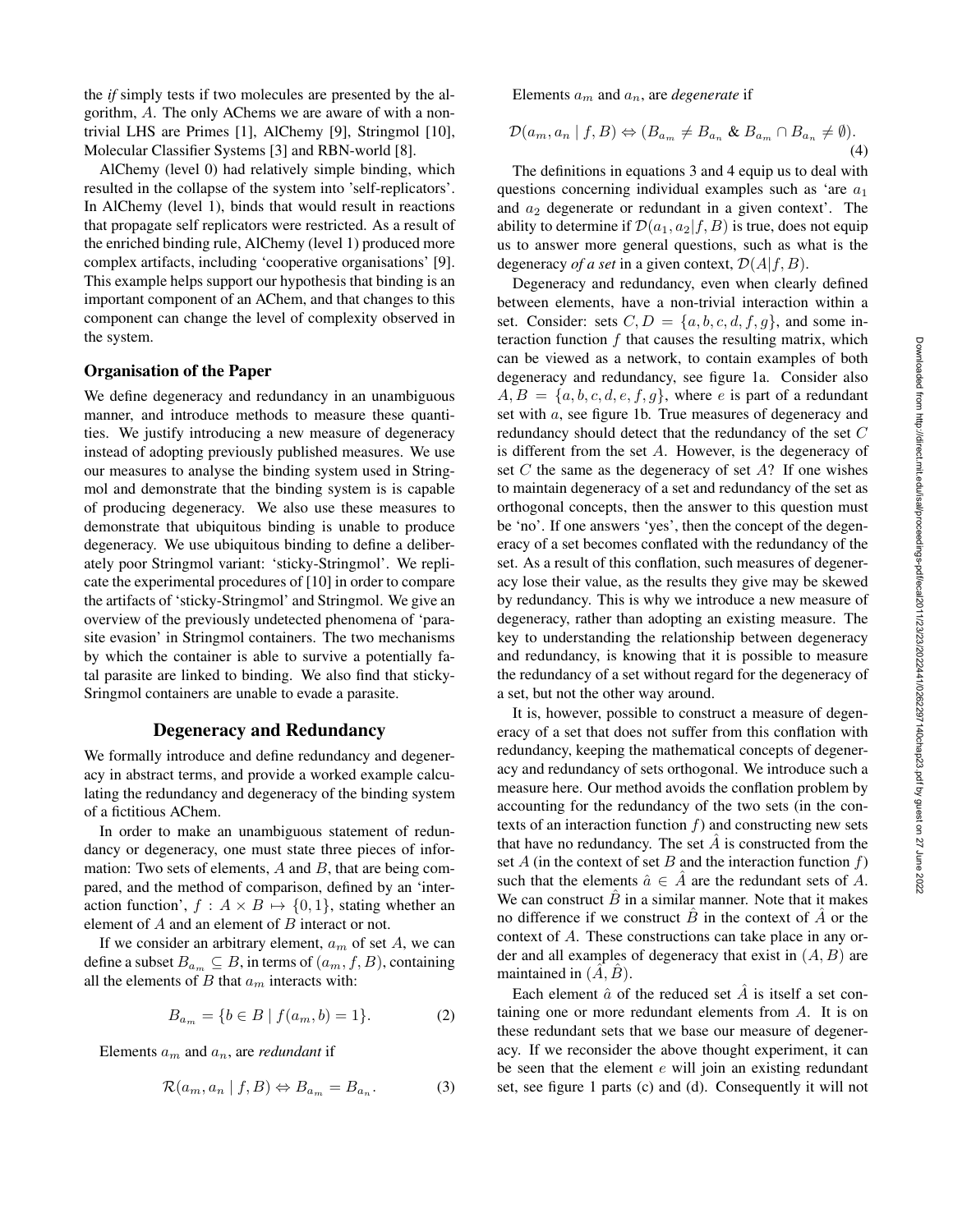

Figure 1: A network example of interaction between elements of a set. Two nodes  $x$  and  $y$  are joined with an edge if  $f(x, y) = 1$ . (a) is an example of an interaction containing examples of both degeneracy and redundancy by the definitions given in equations 3 and 4. In (b) the element  $e'$ has been added. The elements a and e form a redundant set  ${a, e}$  as they both bind to elements  ${a, e, d}$ . (c) and (d), show the same relationships as (a) and (b) respectively, but in terms of redundant sets rather than elements.

affect a measure of degeneracy that is based on the elements of  $\hat{A}$  (the redundant sets of the elements of A), instead of the elements of A.

We follow the definitions of redundancy and degeneracy for pairs of elements, and define redundancy and degeneracy for sets. Firstly, we consider an arbitrary element of set  $\ddot{A}$ ,  $\hat{a}$ , and define the subset  $\hat{B}_{\hat{a}_m} \subseteq \hat{B}$ . This contains all the redundant sets of  $\hat{B}$  that  $\hat{a}$  interacts with:

$$
\hat{B}_{\hat{a}_m} = \{ \hat{b} \in \hat{B} \mid f(\hat{a}_m, \hat{b}) = 1 \}.
$$
 (5)

We define the *redundancy of the set* A, in the context of  $(f, B)$ , as the set of sizes of redundant sets of A:

$$
\mathcal{R}(A \mid f, B) = \{ |\hat{a}| \mid \hat{a} \in \hat{A} \}.
$$
 (6)

 $\mathcal{R}(A|f, B)$  takes the form of a set of size  $|\hat{A}|$ ; the elements of this set are the sizes of the sets  $\hat{a} \in \hat{A}$ .

We define the *degeneracy of the set* A in the context of  $(f, B)$ :

$$
\mathcal{D}(A \mid f, B) = \{ |\hat{B}_{\hat{a}}| \mid \hat{a} \in \hat{A} \}.
$$
 (7)

 $\mathcal{D}(A|f, B)$  also takes the form of a set of size  $|\hat{A}|$ ; the elements of this set are the numbers of redundant sets in  $\ddot{B}$ , that each element  $\hat{a} \in \hat{A}$  interacts with.

# Worked Example

We define  $A, B = \{a, b, c, d, e, f, g\}$  to be all the chemicals in our fictitious chemistry. Note that for the purposes of this example, we do not need to specify the reaction rule, as the products of reactions do not concern us in this calculation. We assume the binding rule returns a probability; we can apply a threshold at zero in order to construct an interaction function  $f$ . The result of the thresholding is shown in figure 2a. As it contains only binary values, it is an interaction matrix and the definitions of degeneracy and redundancy given in equations 3 and 4 apply (as in figure 1b).

We now construct the redundant sets: In figure 2a the row a and the row e have the same values, as such they are redundant under the definition given in equation 3. Similarly, rows  $b, c$  and q all have the same values. We can construct the redundant sets  $\hat{A} = \{\{a, e\}, \{b, c, g\}, \{d\}, \{f\}\};$  if we apply the same process to the columns, we obtain the reduced matrix shown in figure 2b (as in figure 1d).

The sizes of the redundant sets, shown in the row labels in figure 2b, make up the redundancy set,  $\mathcal{R}(A | f, B) = \{2, 3, 1, 1\}$ , shown in figure 2c. In order to quantitatively compare binding systems from different chemistries of different sizes we scale the redundancy set by dividing the values in the set by the average redundancy. The average redundancy is given by the sum of the set sizes divided by the number of sets; in this case  $(2+3+1+1)/4 = 7/4$ . The scaled redundancy set is the redundancy set divided by the average redundancy, shown in figure 2c.

From the reduced interaction matrix in figure 2b, it is also possible to calculate the degeneracy set. The degeneracy of set A is obtained by summing the respective rows in the reduced interaction matrix in figure 2b, the result,  $\mathcal{D}(A | f, B) = \{2, 2, 3, 1\}$ , is shown in figure 2d. The degeneracy of set  $B$  would be obtained by summing the columns. Note that the calculation of degeneracy is not based on the elements of set A, but is instead based on  $\hat{A}$ , the redundant sets of A.

We rescale the degeneracy set by dividing the degeneracy set by the average degeneracy. The average degeneracy is calculated by summing all the elements in the interaction matrix in figure 2b and dividing that by the number of rows,  $|\hat{A}|$ . In this case the average degeneracy is 8/4=2. The scaled degeneracy set is shown in figure 2d.

These scaled sets can be used to compare the spread of redundancy and degeneracy when the systems being compared are of different sizes. A scatter plot is ideal for such a comparison, the rescaled degeneracy and redundancy sets from the worked example are shown in figure 3. If the systems being compared are the same size then it is appropriate to used the unscaled sets, allowing comparison of both the relative spread and the actual values of redundancy and degeneracy.

#### Results

We apply our measures of degeneracy and redundancy (defined in equations 6 and 7) to the binding system used in Stringmol and to 'ubiquitous binding' (all molecules bind). This makes ubiquitous binding a good candidate for testing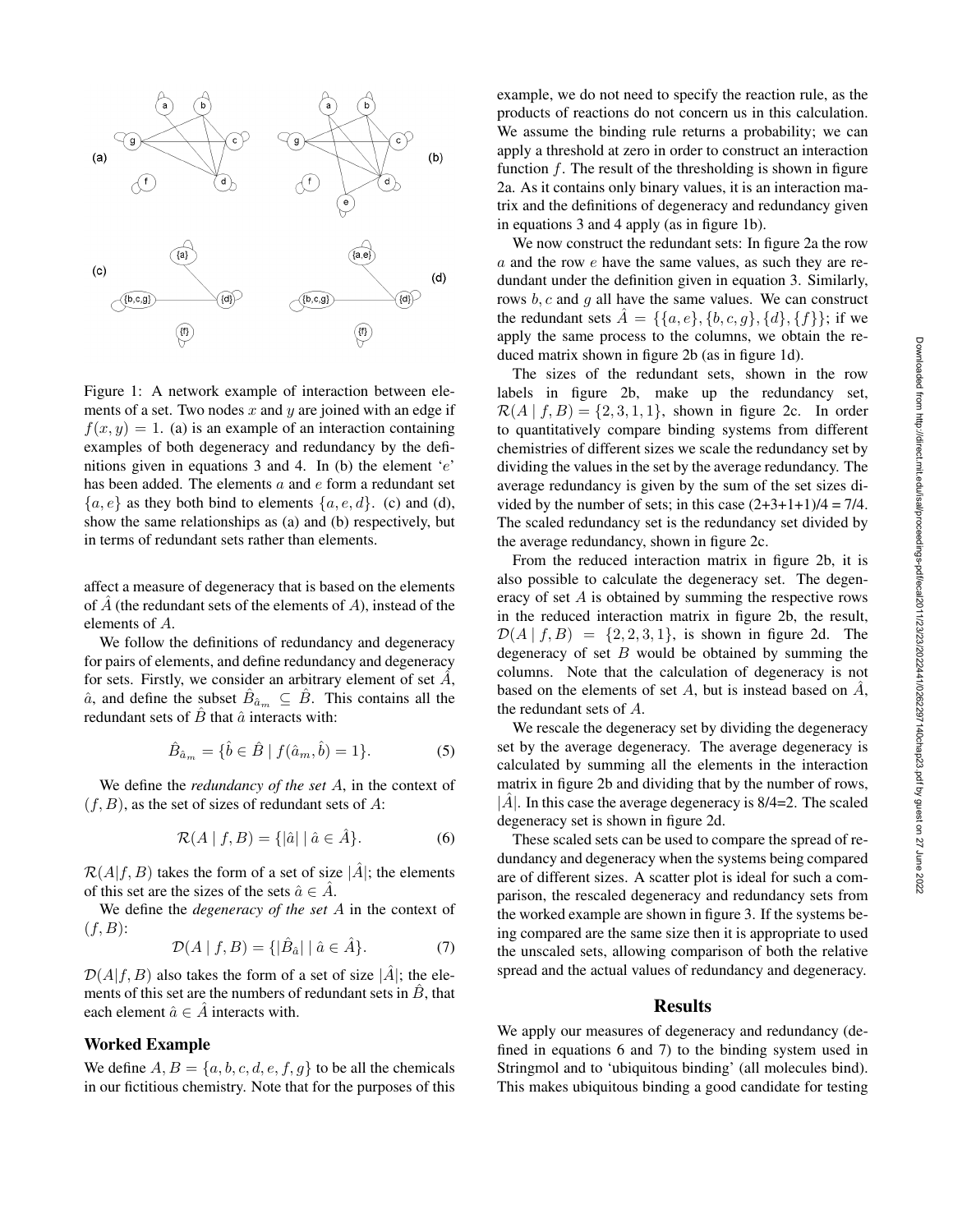

Figure 2: (a): The interaction matrix:  $\{a, b, c, d, e, f, g\}$  are the chemicals of set A, 1 indicating two molecules bind and 0 indicating two molecules do not bind. (b), the reduced matrix: The elements of  $A$  are the redundant sets of  $A$ , these sets are given explicitly as the row and column labels. (c): The redundancy set and scaled redundancy set, for set A. The values of the redundancy set are the number of elements in row labels of (b). The scaled redundancy set is obtained by dividing the unscaled set by the average redundancy. (d): The degeneracy set and scaled degeneracy set for set A. The values of the degeneracy set are the number of ones on each row in the reduced matrix (b). The scaled degeneracy set is obtained by dividing through by the average degeneracy in  $\hat{A}$ .



Figure 3: Redundancy and degeneracy scatter plot for set A in the worked example. Each point in the scatter represents a redundant set (an element of  $\hat{A}$ ). The position on the redundancy axis is given by the scaled redundancy set shown in figure 2(c). Similarly, the position of the degeneracy axis is given by the the scaled degeneracy set shown in figure 2(d). The redundancy and degeneracy sets are scaled such that the center of mass of the scatter plot is at  $(1, 1)$ .

our hypothesis: that a more simplistic approach to binding will negatively impact the complexity of the artifacts observed in simulations. We apply the methodology of [10] to sticky-Stringmol and compare our results. We then describe how mid run parasites are evaded in Stringmol and how the mechanism for evasion is lost in sticky-Stringmol.

In our general comparison with Stringmol, as well as in the parasite trial, sticky-Stringmol is effectively the control experiment. By having a deliberately poor variant of Stringmol, we are able to establish which simulation artifacts are dependent on the degeneracy of the binding rule.

#### Measuring degeneracy

The Stringmol alphabet is 33 characters: 7 'functional' characters  $\{\$>^{\circ}$  ?= $\}\$ , and 26 'non-functional' characters  ${A - Z}$ . Functional characters in Stringmol can contribute towards a bind site, but they contribute half as much as nonfunctional characters (for the full details, see [11]). We present results for the reduced character set:  ${AB\%CD},$ containing 1 functional character and 4 non-functional characters, as the calculation for the full character set is intractable. We use the tailored Smith-Waterman algorithm [11] to calculate the bind strength of all strings of length 6 from this alphabet, and threshold at a Smith-Waterman score of 0.75 to produce an interaction function.

Degeneracy and redundancy for the set of all strings of length 6 are shown in figure 4. We also present the degeneracy and redundancy for the ubiquitous binding system used in sticky-Stringmol (under the same conditions) on the same figure, to allow a direct comparison of the properties of the two binding systems. We argue only that the tailored Smith-Waterman algorithm is capable of producing degeneracy and redundancy, not the specific levels of this which can be achieved for a string of arbitrary length. For ubiquitous binding, the matrix of interactions is filled with '1' in every element, the result that it is maximally redundant scales to strings of any length and character set.

Ubiquitous binding has trivial redundancy and no degeneracy, which makes the comparison in figure 4 appear unnecessary. However, this is a simple example of a general technique that, for a given alphabet, can be used to compare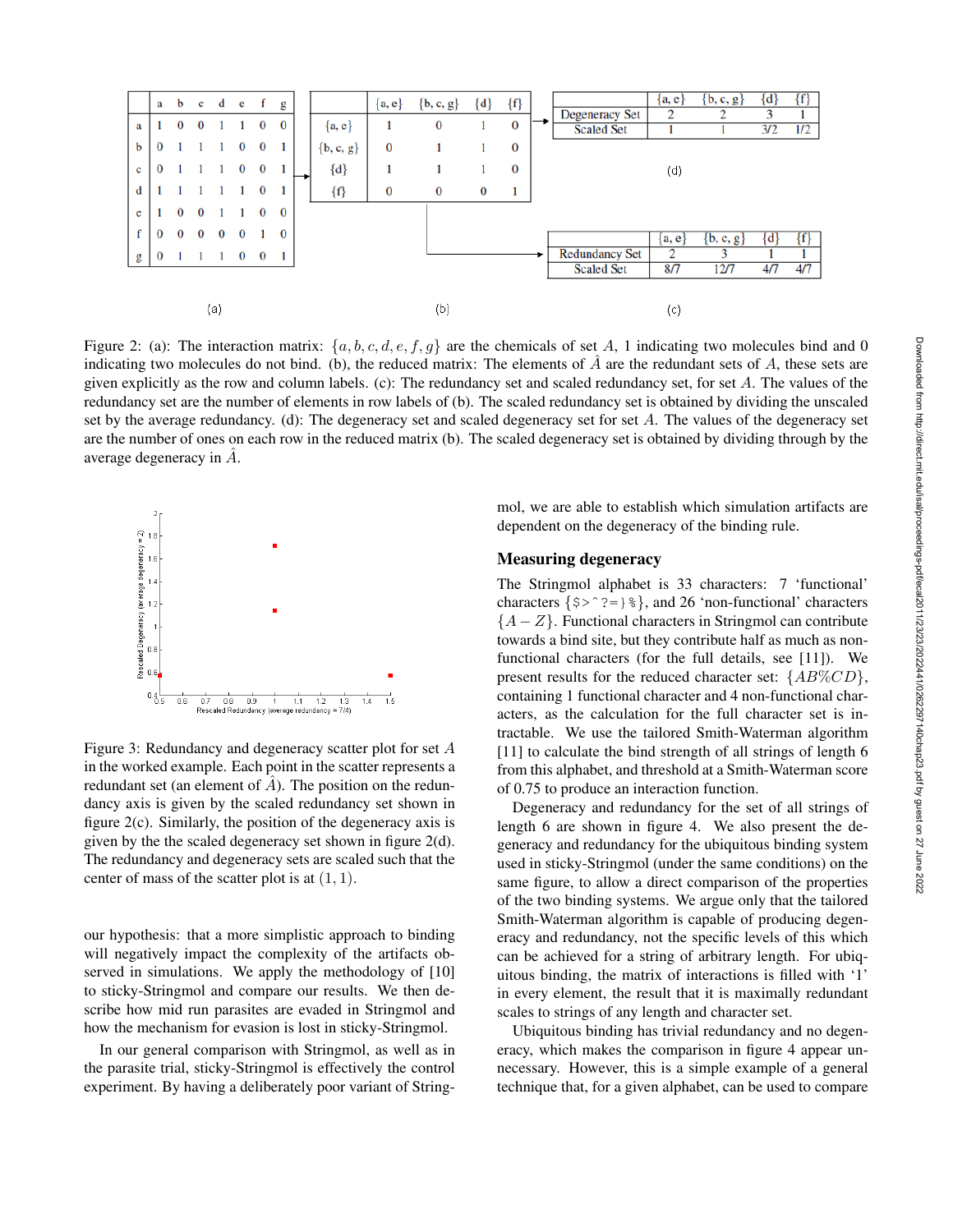

Figure 4: Comparison of the properties of the binding systems of Stringmol and sticky-Stringmol. The comparison shows the unscaled redundancy and degeneracy sets as the two systems contain the same number of elements. Each of the circles is associated with a redundant set. All of the circles together represent the Stringmol binding system. Sticky-Stringmol has only one triangle, as all of its elements form a single redundant set. It can be seen that the Stringmol binding system has a spread of both degeneracy and redundancy, whereas sticky-Stringmol's ubiquitous binding has only trivial redundancy.

two or more binding systems of any level of degeneracy and redundancy.

#### Degeneracy Affecting Simulation Artifacts

Stringmol is an AChem that encodes 'microprograms' as strings of characters. We give a brief overview of Stringmol here (for more details, see [11]). Each molecule is a string of characters that encodes a sequence of instructions, making use of pointer manipulations. A number of molecules are initialised in a reaction container. Pairs of molecules in the container are given an opportunity to react by the physics engine. In a biological system, although there may be thousands of different species of molecules, we note that in the majority of possible pairwise combinations, the number of molecules that each molecule interacts with is relatively small. As a result, care was taken in the design of Stringmol to check if two molecules could bind or not via a rich binding system. We made use of a tailored variant of the Smith-Waterman string-matching algorithm [11]. The Smith-Waterman algorithm is used in the study of Biology to compare the similarity of two sequences of DNA. In Stringmol, the Smith-Waterman based binding algorithm determines:

- with what probability two molecules bind;
- given that they bind, how the molecules are aligned;
- which molecule is the executing microprogram, and where its pointers are initialised.

| <b>Simulation Artifacts</b> | Binding system property |               |  |
|-----------------------------|-------------------------|---------------|--|
| in Stringmol                | Degeneracy              | No Degeneracy |  |
| Self replication            |                         |               |  |
| Parasites                   |                         |               |  |
| Random walks                |                         |               |  |
| Sweeps                      |                         | ×             |  |
| Macro-mutations             |                         | X             |  |
| Hypercycles                 |                         | $\times$      |  |
| Parasite evasion*           |                         | ×             |  |

Table 1: Comparison of system level properties, used to evaluate the level of the complexity of an AChem. Degeneracy denotes the original Stringmol binding system, No Degeneracy denotes the ubiquitous binding system used in the sticky-Stringmol variant. \* 'Parasite evasion' was not originally on the list of Stringmol's properties published in [10]; we introduce it and present evidence that it occurs in Stringmol, but not in sticky-Stringmol.

In 1000 trials of Stringmol, numerous phenomena were observed, including the emergence of hypercycles (two mutually dependent molecules), macro-mutations (non-point based mutations), sweeps (change of dominant replicase, other than by a random walk) and parasites [10].

The hypothesis is that: by changing the level of degeneracy in the binding system of an AChem, we will alter the simulation artifacts. We investigate this proposed link by comparing Stringmol and sticky-Stringmol (with thefull character set). The degeneracy and redundancy of these two binding systems (for a particular character set) is shown in figure 4. We repeated the experimental protocol of [10], running 500 trials of sticky-Stringmol to observe the diversity that arises from a mono-culture. Table 1 shows an comparison of the observed simulation artefacts. Sticky-Stringmol makes use of ubiquitous binding (no degeneracy), as opposed to the Smith-Waterman based binding of Stringmol (degeneracy).

The instruction set used in sticky-Stringmol is the same as the instruction used set in Stringmol. This might lead one to expect they should have computational artifacts of equal complexity; we find this is not the case, see table 1. These results show that a naive binding system, such as ubiquitous binding, can suppress complexity in an AChem. This identifies binding systems to potentially be an important aspect in all AChems.

These results indicate that the binding system has a strong effect of the overall complexity of the system.

#### Parasite Evasion in Stringmol Containers

Having presented the main results of the paper, we now present evidence of parasite evasion in Stringmol. For our purposes: a 'parasite' is a molecule that is replicated, but is unable to replicate other molecules in return. 'Parasite evasion' is when *the container survives* the introduction of a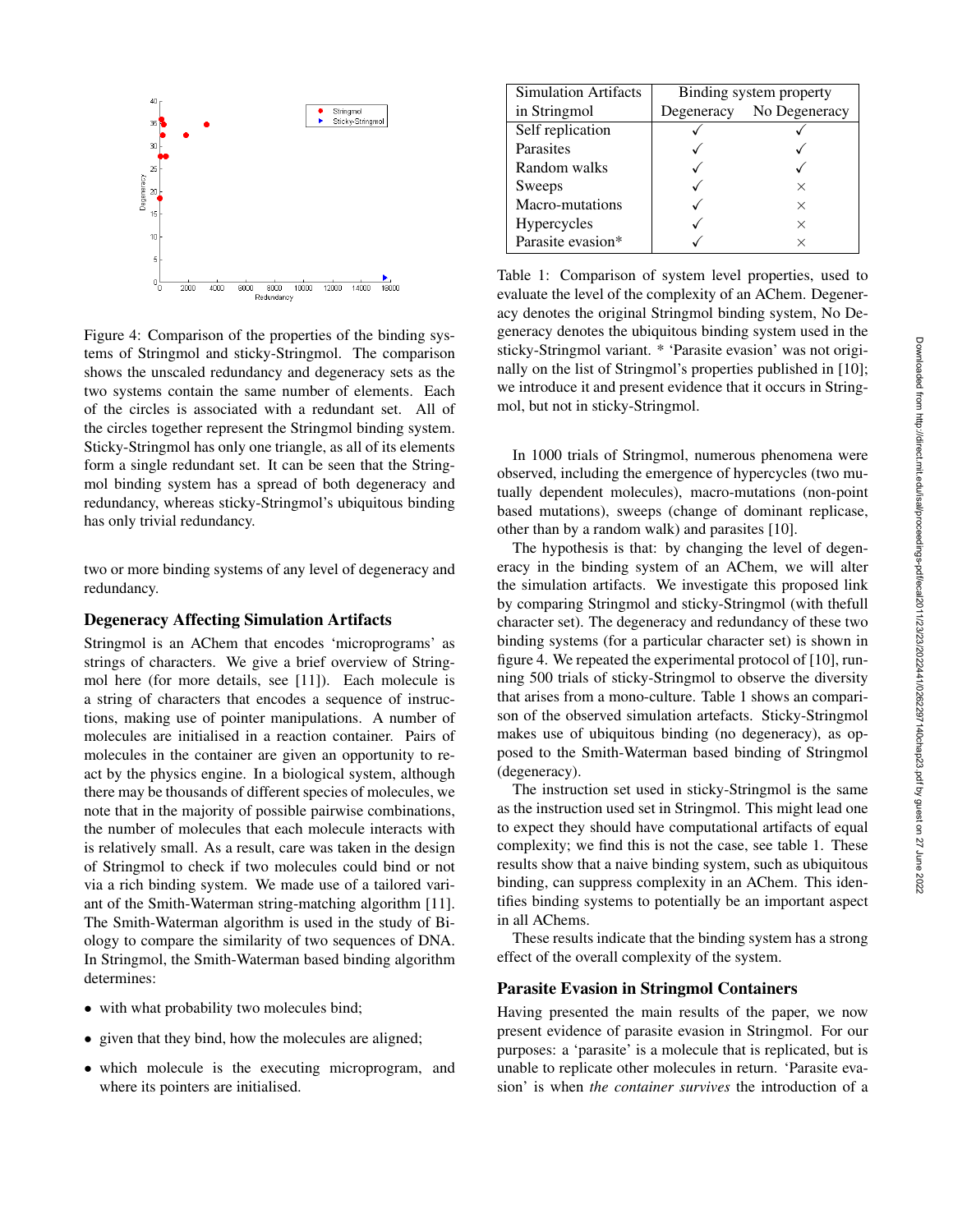# \$BLUBO^B>C\$=?>\$\$BLUBO%}OYHOB \$BLUBO^B>C\$=?G\$\$BLUBO%}OYHOB

Figure 5: The functional regions of the replicase  $\bf{R}$  (upper) and mutant M (lower). The location of the mutation is indicated by |. Both strings begin with the sequence 'OBEQBXUTUDYGRHBBOREOLHHHRLUEUOBLROORE' which is where the binding regions are located. The mutation has the effect of breaking the copy loop.

|               | Passive |   |   |   |
|---------------|---------|---|---|---|
|               | R       | M | O | S |
| R             | R       |   |   | S |
| <b>Active</b> | 0       | 0 |   | υ |
|               |         |   |   |   |
| Ś             |         |   |   | S |

Table 2: Interactions of: the replicase R; parasitic mutant M; product of the mutant O; the new strain of replicase that is immune to the parasite S. The body of the table shows the outcome of the reaction for each possible combination of active and passive molecules. Where the symbol '-' appears instead of defined molecular species, it denotes no product formed.

parasite. We consider the container to have evaded the paeasite when no parasitic molecules (of that strain) remain in the container. Parasite evasion was not originally detected and explained in [10], which is why we now provide an overview of the phenomena. We outline the two mechanisms by which Stringmol containers can survive a parastite and demonstrate that these mechanisms are not available in sticky-Stringmol.

We re-examined previously published Stringmol results [10] and located examples of mid-run parasites that were non-fatal to the container. Here, we give details of one such parasitic molecule and how it interacts with the dominant replicase. We use this example as the basis of our parasite evasion scenario. Figure 5 shows the functional region of the original replicase  **and the parasitic mutant**  $**M**$ **. The para**site does not implement the loop in the microprogram that allows characters on the bound molecule to be iteratively copied. When the parasite M is the executing microprogram, the product of the reaction is  $\mathbf{O}$ , a string of length one: 'O'.

We examined how the Stringmol container survives this parasite in the original trial [10]. We found a new strain of replicase arose via a mutation in the binding region of R. This new strain S is never the executing molecule in reactions with  $\bf{R}$  or  $\bf{M}$  and is thus immune to the parasite, see table 2. The new strain that averts the death of the container, S, would have taken over the container via a 'sweep', even in the absence of a parasitic mutant as it is always passive when reacting with  $\bf{R}$ . In the original trial, both  $\bf{R}$  and  $\bf{M}$ 

| Trial condition               | No. Escapes |  |
|-------------------------------|-------------|--|
| Stringmol                     | 32          |  |
| Stringmol no mutation         | 21          |  |
| Sticky-Stringmol              |             |  |
| Sticky-Stringmol no mutation: |             |  |

Table 3: Number of escapes from the parasite scenario out of a possible 100 for the four trial conditions.

die out relatively quickly and the new strain becomes dominant. Figure 7 shows results of this scenario depicting typical dynamics of cases where this parasite is fatal and where the system evolves a resistant strain of replicase. Hence the container can sometimes evade what is a potentially fatal parasite.

We investigate the potency of the parasite in Stringmol in order to demonstrate that the parasite is potentially fatal. We also repeat this investigation for sticky-Stringmol and note it is unable to evade the parasite.

Our experimental setup initiates with two string types in the container: A replicase  **and a parasitic mutant**  $**M**$  **of** which there are 300 and 10 respectively at the start of each trial. The container is simulated until no molecules remain or until 0.5 million time steps. In each case we record if the container survived the parasite. We ran 100 trials for each of the four experimental conditions: Stringmol with and without mutation; sticky-Stringmol with and without mutation. The results are presented in table 3.

As we can see from table 3, it is possible for the Stringmol container to evade the parasite without mutation. In the absence of mutation it appears that the probability of binding between  $\bf{R}$  and  $\bf{M}$  being 0.66 is sufficient for the parasite to not to establish itself in the container in some cases, see figure 8 for typical dynamics. Stringmol (with mutation) is more successful at evading the parasite, see figure 7 for typical dynamics. There are two mechanisms by which the stringmol container can evade a (potentially fatal) parasite. One is by having a relatively low probability of binding, making it hard for new strains to establish themselves in the container. The second mechanism is the potential to mutate to a resistant strain of replicase. Looking at the results in table 3, it would appear that the dominant factor is the 0.66 chance of binding that the replicase, R, has with the parasite M.

Sticky-Stringmol appears unable to escape this parasite scenario with or without mutation. The ubiquitous binding at probability 1 causes the parasite to dominate the container every time. See figure 6 for dynamics that are typical of sticky-Stringmol both with and without mutation. Mutation in sticky-Stringmol offers no refuge from the parasite molecule. Because the binding is ubiquitous, a parasite is a parasite to all replicase molecules, rather than a limited subset of replicase molecules.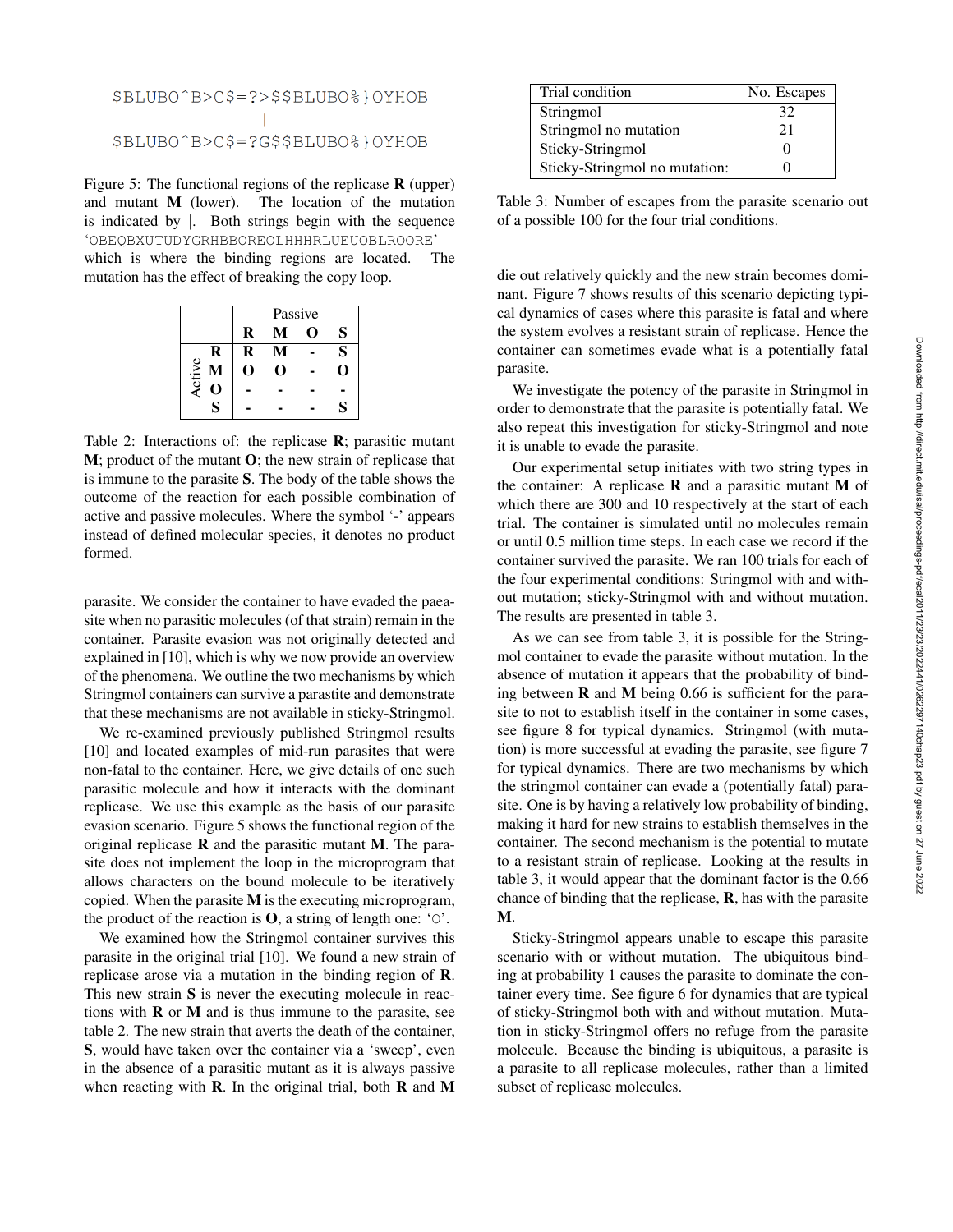

Figure 6: Sticky-Stringmol in the parasite evasion trial. The replicase,  $\bf{R}$ , starts at the top at t=0. The mutant,  $\bf{M}$ , starts at t=0 and maintains a low population. The product of the mutation, O, peaks in the middle of the run. This figure is representative behaviour of all 200 runs (both with and without mutation).

These results have a bearing on the main point of the paper, the importance on non-trivial binding, which is that it is not only which molecules bind to which that is important. The probability of binding also plays a role in determining the system level properties. Reducing the probability of binding from 1 to 0.66 does not simply cause the same outcome to happen more slowly. This is a refinement on our previous comments and highlights a limitation of our approach to characterizing degeneracy, which requires a boolean understanding of molecular interactions.

# **Discussion**

Comparing the complexity of the artifacts in sticky-Stringmol with those of Stringmol, we note a loss of many of the more complex artifacts and no additional artifacts. These results demonstrate the importance of binding in AChems. They also indicate the potential for the complexity of a system to be stifled by a single naive component. This leads us to consider what other components of Stringmol (or any AChem) can have their levels of degeneracy measured and increased.

Investigations into the network properties of biological mutation networks, with an eye to how understanding their properties may lead to advances in ALife, are already underway [6]. That study makes use of network analysis techniques; our measure of degeneracy could be added to the array of such techniques. In cases where the sets A and B are the same, a binary interaction matrix specifies a network. Network analysis has a concept of 'structural equivalence' [15], which is the same as redundancy. The methods of measuring degeneracy and redundancy we introduce are also suitable for systems where  $A \neq B$ , which means they would also be applicable in other fields which do not have a natural mapping to a network, such as the binding of paratopes to epitopes in the immune system [2].

Much of the confusion regarding redundancy and degeneracy stems from the absence of a clear statement of context. A standalone statement of redundancy should take the form: ' $a_1$  and  $a_2$  are redundant given f, and in the context



Figure 7: Stringmol (with mutation) in the parasite evasion trial. In both the upper and lower graphs the seed replicase, **, starts at the top at t=0. The upper graph shows a typical** example of the dynamics when the parasite is lethal to the container. The 600 high spike towards the end of the run is the product of the parasite,  $O$ . The parasite,  $M$ , peaks at the same time as O, but to a height of only 200. The lower graph is an example where mutation gives rise to a new strain of replicase that is immune to the parasite and takes over the container. The 600 high spike is the product of the parasite, O. The parasite is fatal to the seed replicase R; but at the same time as the parasite and  $\bf{O}$  are spiking, a new replicase molecule emerges. Typical Stringmol behavior can be seen for the remainder of the run, with two 'sweeps'(where the dominant replicase is replaced by a mutation) occurring.

of B'. Statements of the truncated form: ' $a_1$  and  $a_2$  are redundant' are ambiguous, relying on the author and reader to have an identical understanding of both  $f$  and  $B$ . Under some alternative criteria,  $f'$  and/or  $B'$ , the elements  $a_1$ and  $a_2$  may well be redundant, degenerate or independent  $(B_{a_1} \cap B_{a_2} = \emptyset)$ . If an author states both f and B explicitly, then the context of the redundancy is captured unambiguously. When presented with an ambiguous statement, the best one can do is assume the statement is true and attempt to determine in what context(s) this is the case, as this may give valuable insight.

### Conclusion

We have introduced definitions of degeneracy and redundancy that can be applied to individual examples, such as 'are two elements degenerate or redundant', in equations 3 and 4. We have also introduced definitions of degeneracy and redundancy that can be applied when talking about the levels of these properties within a set, in equations 6 and 7. Our measures of degeneracy and redundancy of sets have been defined in such a way that the concept of degeneracy is not conflated with redundancy.

We applied these measures to the binding system used in Stringmol [10][11], demonstrating that the binding sys-